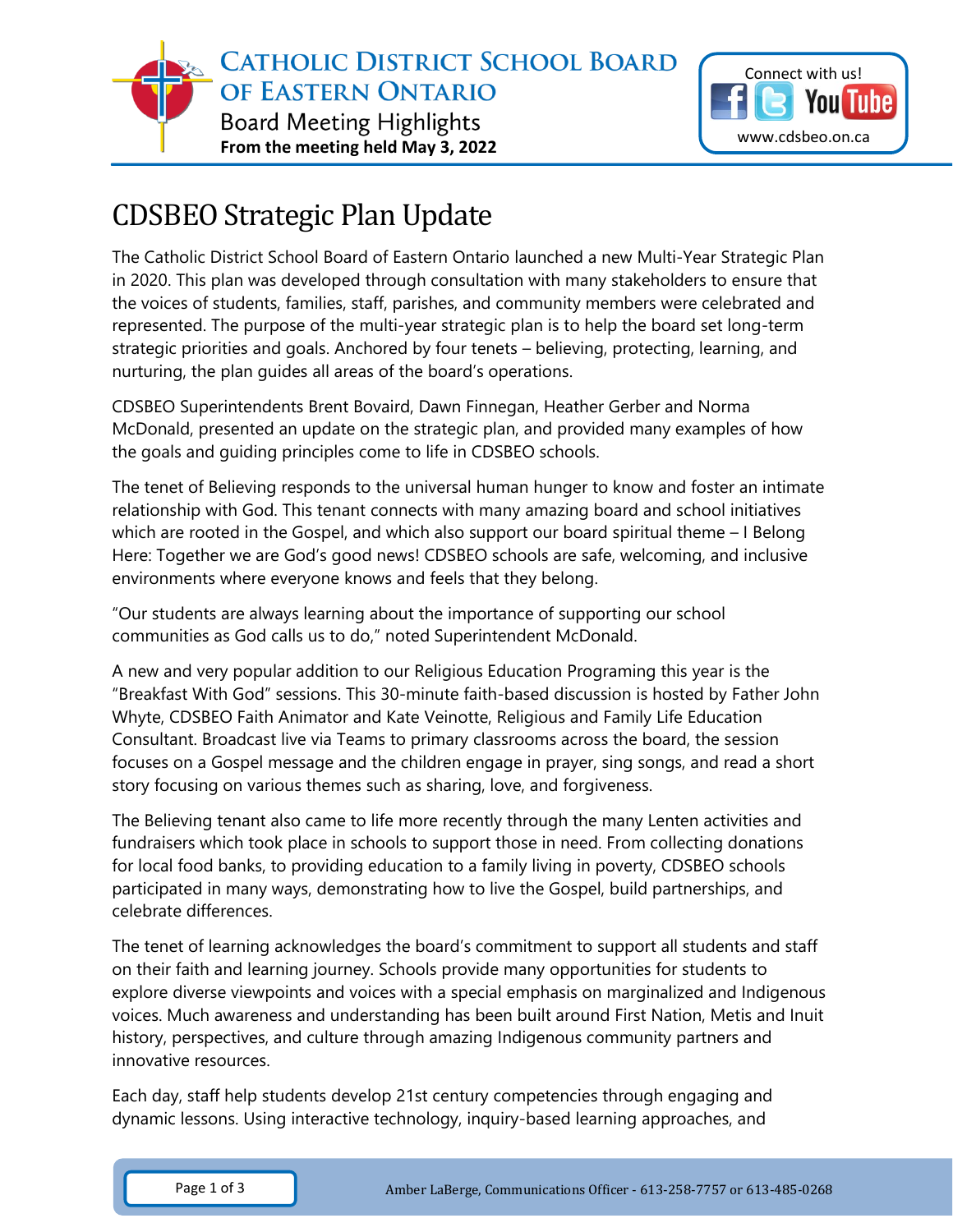**CATHOLIC DISTRICT SCHOOL BOARD** OF EASTERN ONTARIO **Board Meeting Highlights From the meeting held May 3, 2022**



experiential learning opportunities students develop their creativity, collaboration, communication, and critical thinking skills. Many examples were provided by Superintendent Bovaird.

"We continue to promote and focus on using the universal design for learning (UDL) and differentiated instruction approaches with our educators so that we meet the learning needs of all students," noted Superintendent Bovaird.

Protecting guides initiatives which promote action around environmental stewardship and in creating safe, welcoming, and inclusive school environments. Students are engaged in activities which encourage them to act wisely and justly. Superintendent Finnegan presented many examples of initiatives which support this tenant including participation in Earth Day, World Water Day, school recycling programs, breakfast and nutrition programs, equity and anti-racism guest speakers and resources, professional development, and mental health initiatives.

"Our staff engage in ongoing professional development sessions which focus on equity and inclusion. Dr. Nicole West Burns has been an integral component of leading these learning sessions which have explored the history of racism and oppression in the Canadian context and have had school equity teams engage in an equity inquiry based on the needs of their school communities," explained Superintendent Finnegan.

Lastly, the tenet of nurturing reflects the board's priority of creating welcoming, Christcentered communities that foster safe, loving, and inclusive learning environments for all members of our Catholic school community. Superintendent Gerber provided an overview of some of the board's accomplishments connected to this tenant, which include engagement with stakeholder groups such as the Parent Involvement Committee, the Special Education Advisory Committee, and the Indigenous Education Advisory Committee, providing opportunities for inquiry based learning, being responsive to student voice, engaging in many mental health initiatives, and welcoming feedback from families, community partners and other stakeholders.

"The board has created many opportunities to foster student well-being," explained Superintendent Gerber. "The Parent Involvement Committee hosted an engaging guest speaker for our students in late November. Scott Ste Marie, spoke to our students about mental health and he pulled on expertise from his lived experience with depression and anxiety."

"I think it is safe to say that the pandemic did not hold the CDSBEO back, and when I see all of this culmination come together, it makes me so proud to be part of this amazing board," concluded Superintendent Finnegan.

Vice-Chair Wilson noted that the presentation truly brought the board strategic priorities to life across the board.